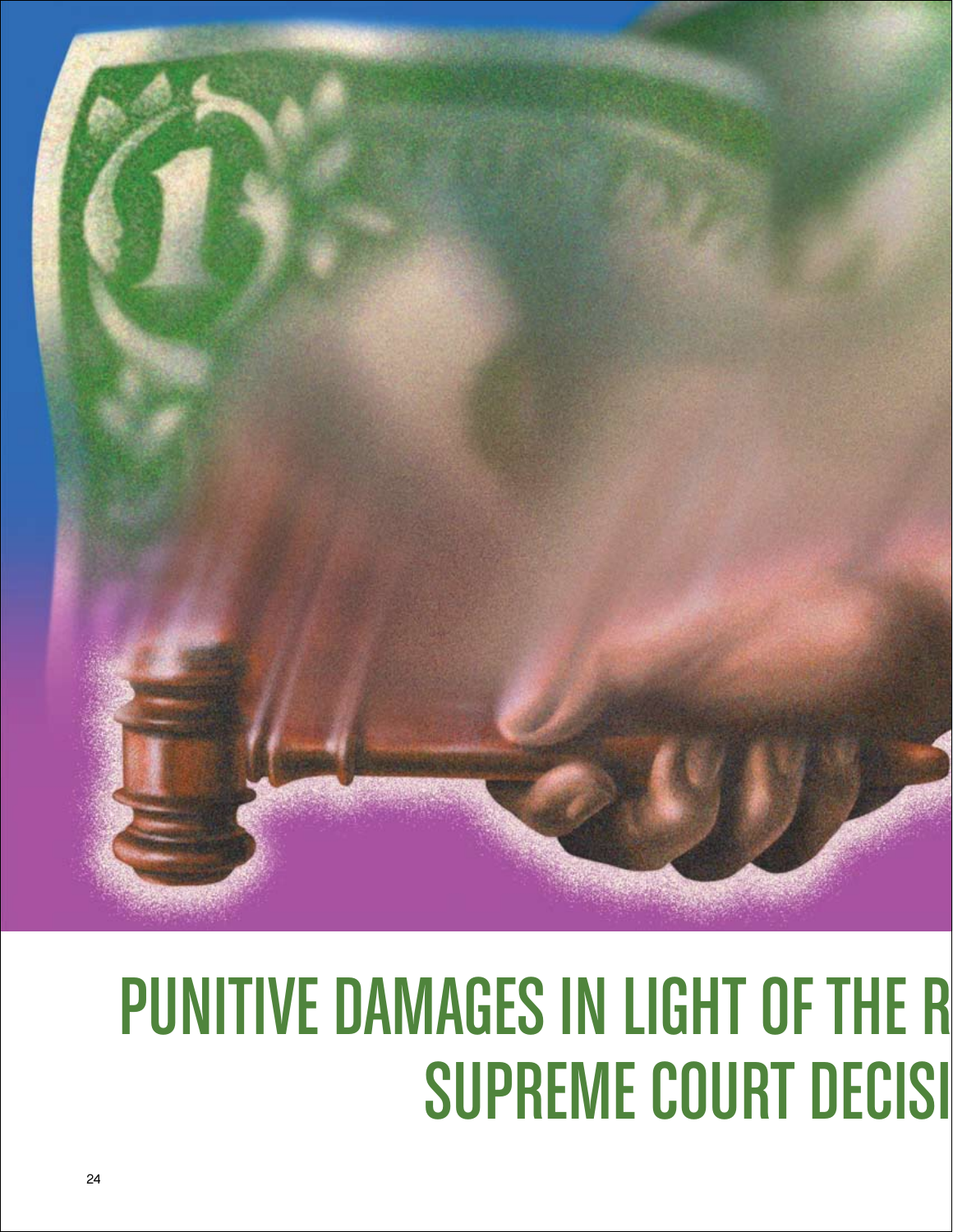

he United States Supreme Court recently put additional constitutional strictures on punitive damages awards by ruling that a jury may not award such damages in order to punish a defendant for harming nonparties—that is, for harming individuals not before the court. In a 5-4 decision in Philip Morris USA v. Williams, the Court held that a punitive damages award based in part on the jury's desire to punish a defendant for harming nonpar- $\begin{array}{c}\n\hline\n\text{USA} \text{ } \text{V}.\n\end{array}$ 

ties amounts to a "taking of 'property'… without due process." Williams, 127 S. Ct. 1057, 1060 (2007). The Court's holding, however, fell short of prohibiting the jury from considering any evidence of harm to others in assessing a punitive award. Instead, the Court found that "[e]vidence of actual harm to nonparties can help to show that the conduct that harmed the plaintiff also posed a substantial risk of harm to the general public, and so was particularly reprehensible." Id. at 1064. This hazy distinction, as well as related practical considerations it raises, are explored further below.

## Significant Recent Supreme Court Decisions Regarding Punitive Damages

Just over 15 years ago, in Pacific Mutual Life Insurance Co. v. Haslip, the United States Supreme Court observed that "[p]unitive damages have long been part of traditional state tort law." Haslip, 499 U.S. 1, 15 (1991) (quoting Silkwood v. Kerr-McGee Corp., 464 U.S. 238, 255 (1984)); but see id. at 25 (Scalia, J., concurring) (conceding that while they have a long history in American jurisprudence, "they have always been controversial"). There, the Court also noted that under the "traditional common-law approach," punitive damages are assessed by a jury instructed to consider the severity of the wrong committed and the need to deter similar conduct. Id. at 15. After the jury imposes punitive damages, according to the Haslip Court, the amount of the award is reviewable by the trial court in the first instance, and later by appellate courts, to ensure it is reasonable.

**ECENT UNITED ST** ON IN *PHILIP MORRIS USA V. WILLIAMS* by Jason E. Keehfus, Emily C. Baker, and Frank T. Bayuk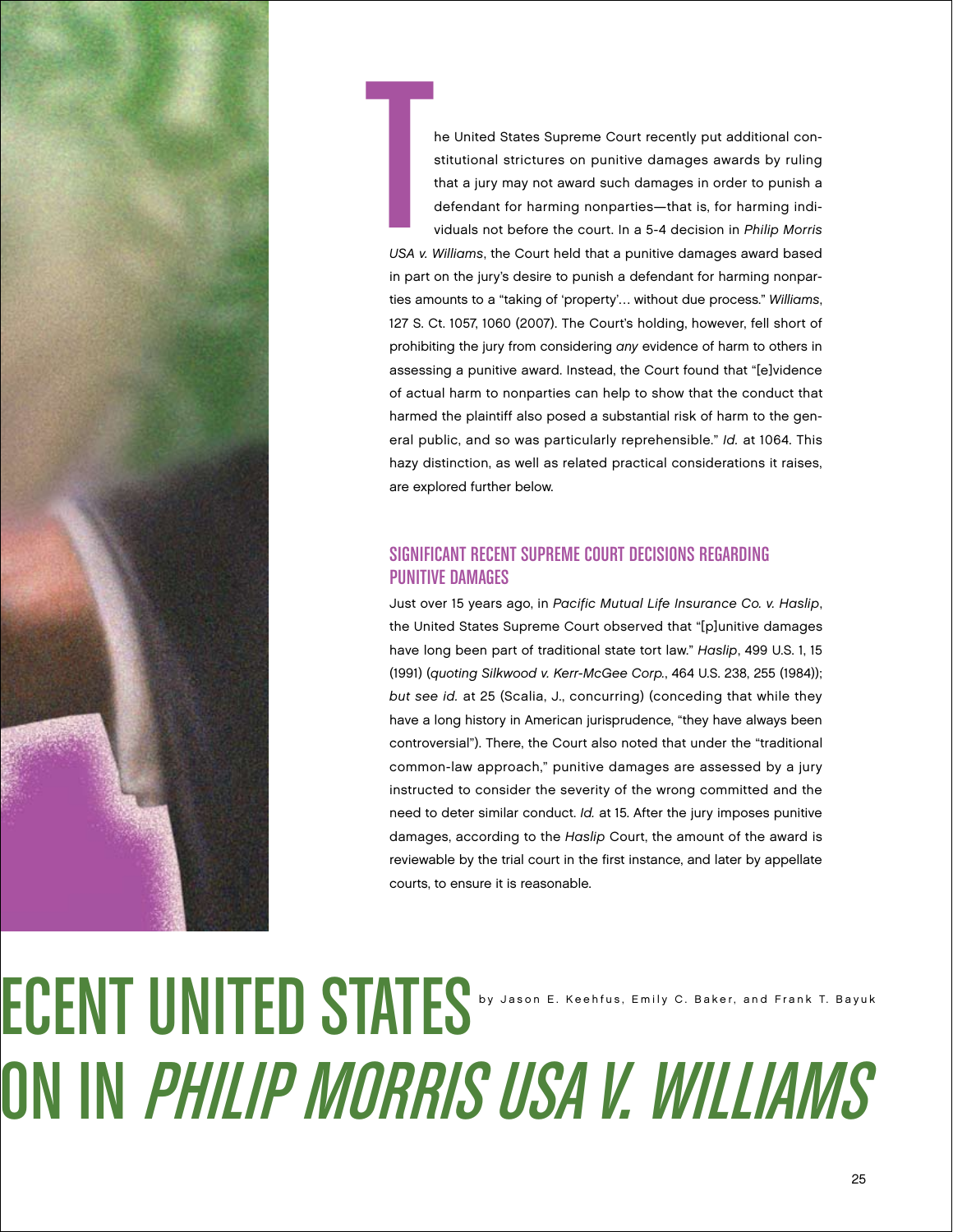Moreover, the Court found that it was unaware of any state or federal court that had ruled that the "traditional common-law approach" to assessing punitive damages was, by itself, violative of due process. Id. at 16–17. However, while affirming the punitive damages award in that case—and finding that punitive damages can be levied to both punish and deter—the Court recognized that "unlimited jury discretion … in the fixing of punitive damages may invite extreme results that jar one's constitutional sensibilities." Id. at 18.

Only five years after its decision in Haslip, the Supreme Court once again examined the constitutionality of a punitive damages award, this time in BMW v. Gore. In Gore, the plaintiff alleged in the trial court that he had been the victim of fraud when he discovered that his new black BMW sports sedan—absent any noticeable flaws—appeared to have been repainted at some point prior to his purchase. Gore, 517 U.S. 559, 563 (1996). At trial, BMW admitted that it had, in fact, repainted portions of the car in accord with its nationwide policy that if a car was damaged during manufacture or transport, and the cost of repairing the damages did not exceed 3 percent of the suggested retail price, the car was sold as new without advising the dealer that any repairs had been made. See id. at 563–564.

To prove actual damages, the plaintiff relied on the testimony of a former BMW dealer that the value of a repainted car was "approximately 10 percent less than the value of a new car" that had not been similarly repaired—or in this case, about \$4,000. See id. at 564. In requesting punitive damages, the plaintiff introduced evidence that since the time BMW implemented its nationwide policy concerning cars damaged during manufacture or transport, it sold 983 cars as new without disclosing that those cars had been repainted before sale. See id. Arguing that nearly 1,000 cars had been sold in this way, and by using the actual damages estimate of \$4,000 per car, the plaintiff sought nearly \$4 million in punitive damages. See id. As the plaintiff requested, the jury ultimately awarded \$4,000 in compensatory damages and \$4 million in punitive damages.

On appeal, the Alabama Supreme Court ordered that the punitive damages award be remitted to \$2 million because the jury "improperly computed the amount of punitive damages by multiplying [the plaintiff's] compensatory damages by the number of similar sales in other jurisdictions."

See id. at 567 (citing BMW v. Gore, 646 So. 2d 619, 627 (Ala. 1994)). In reversing the judgment and remanding the case for "transcend[ing] the constitutional limit," the Supreme Court held that there were three "indici[a] of the reasonableness" of a punitive damages award, which have since become commonly known as "guideposts": (i) the degree of reprehensibility of the conduct at issue; (ii) the extent of parity between the harm (or potential harm) and the punitive damages award; and (iii) comparisons between the punitive damages award and civil or criminal penalties that could be imposed for comparable misconduct. Id. at 575–586.

In 2003, in State Farm Mut. Automobile Ins. Co. v. Campbell, the Supreme Court applied the Gore guideposts in analyzing whether an award of \$145 million in punitive damages was excessive and in violation of the Due Process Clause where compensatory damages totaled only \$1 million. State Farm, 538 U.S. 408 (2003). In the lower court, plaintiffs sued defendant State Farm in a bad-faith action for failing to settle claims associated with an automobile accident. During trial, the court allowed the plaintiffs to introduce evidence of State Farm's out-of-state conduct—or, more specifically, "extensive expert testimony regarding fraudulent practices by State Farm in its nation-wide operations." Id. at 415. After the jury awarded the plaintiffs \$2.6 million in compensatory damages and \$145 million in punitive damages, the trial court reduced the awards to \$1 million and \$25 million, respectively. See id. On appeal, the Utah Supreme Court endeavored to apply the Gore guideposts but found that the ratio of punitive and compensatory damages was not excessive. See id. at 416.

In its application of Gore, in particular its analysis under the first guidepost (the reprehensibility of State Farm's conduct), the Supreme Court stated that "[a] defendant's dissimilar acts, independent from the acts upon which liability was premised, may not serve as the basis for punitive damages." Id. at 422. In other words, the Supreme Court found, "[d]ue process does not permit courts, in the calculation of punitive damages, to adjudicate the merits of other parties' hypothetical claims against a defendant under the guise of the reprehensibility analysis." Id. at 423; see also id. at 425 (noting that, though the Court would not "impose a bright-line ratio which a punitive damages award cannot exceed," punitive damages awards significantly exceeding a single-digit ratio were unlikely to comport with due process); Haslip, 499 U.S. at 23 (noting that a punitive damages award of more than